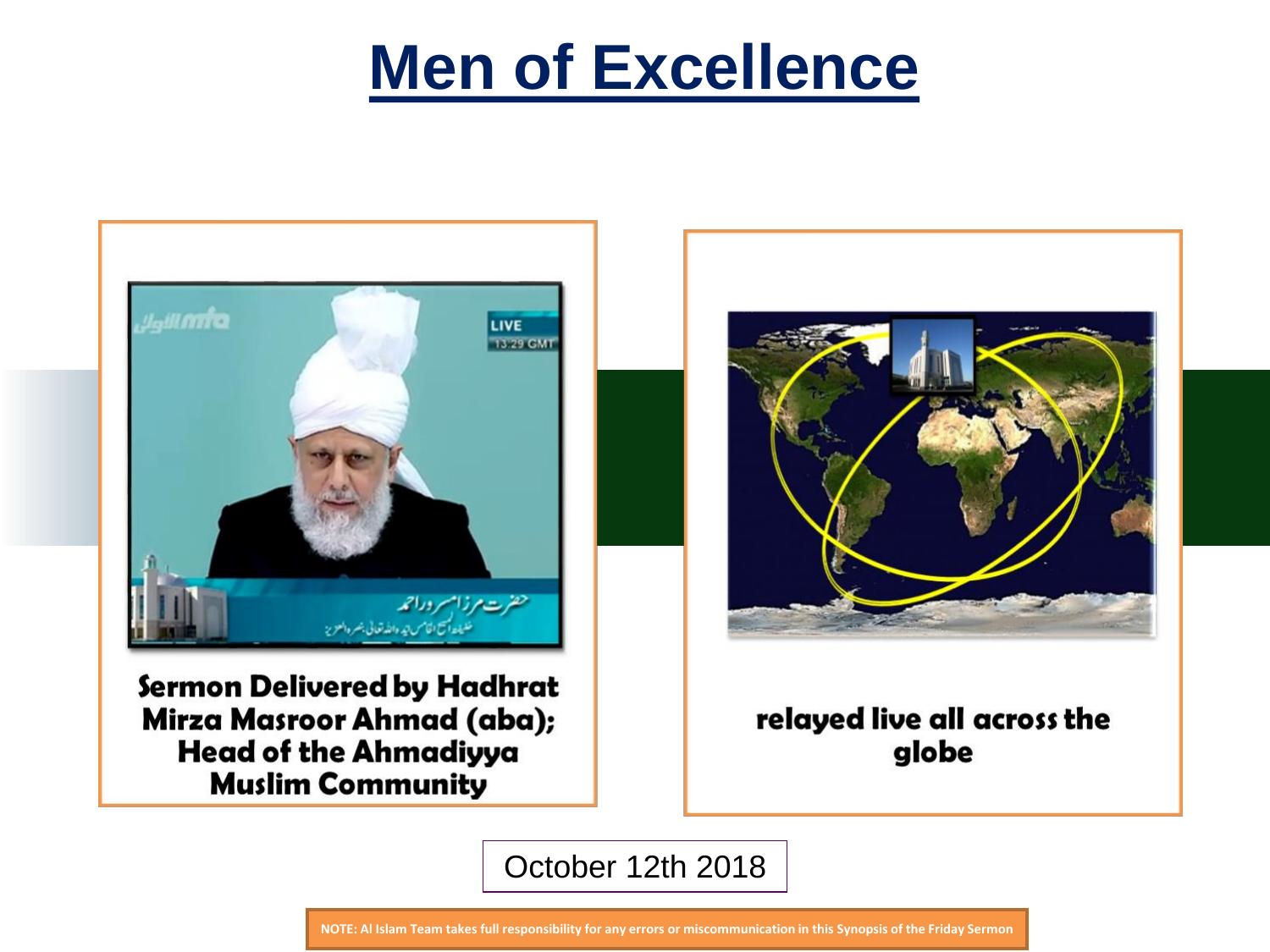# **Summary Men of Excellence**

| The noble companions, may Allah be pleased with them all, their<br>introductions have been saved in the history as a few lines only |
|-------------------------------------------------------------------------------------------------------------------------------------|
| They were never awed by the strength of their opponents but<br>would instead place all their trust in God Almighty                  |
| Example in relation to women's rights in choosing spouses                                                                           |
| Two funeral prayers in absentia                                                                                                     |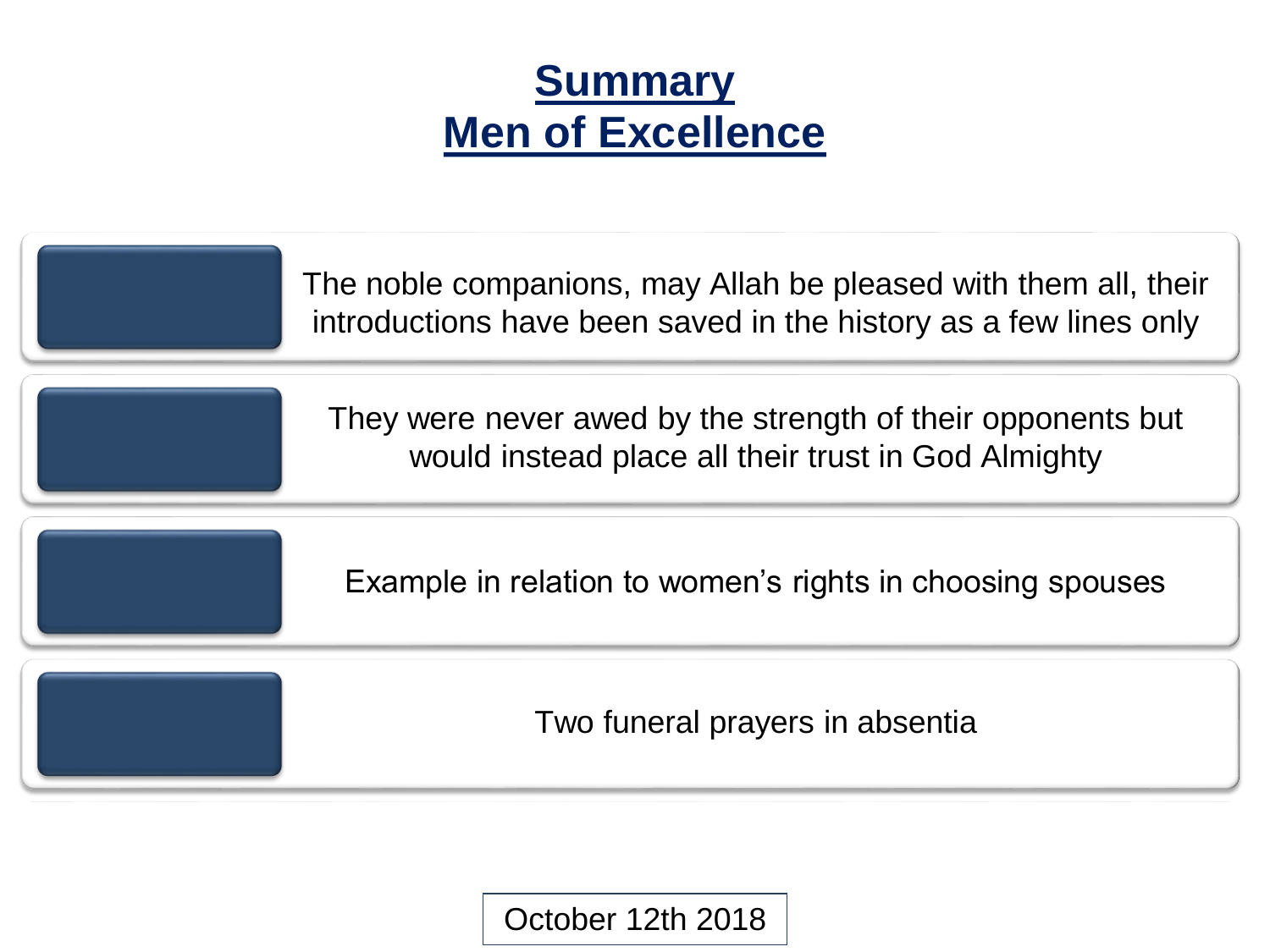I will talk about the Companions, whose introductions have been saved in the history as a few lines only, this will ensure that the names and history of all the Companions, who took part in the Ghazwa of Badr is saved in the literature of the Jama'at.

They were never awed by the strength of their opponents but would instead place all their trust in God Almighty. They pledged their loyalty and love to the Holy Prophet (sa).

**Hazrat Abdul Rabby bin Haqq bin Aus.** He was from the Banu Sa'adah family of the Banu Khazraj tribe and he participated in the Battle of Badr.

**Hazrat Salma bin Thabit**. During the Battle of Uhud he was martyred by Abu Sufyan. His brother Amr bin Thabit was also martyred during the Battle of Uhud.

**Hazrat Sinan bin Saifi.** He entered the fold of Islam alongside the 70 Companions during the Bai'at Aqba Thania.

Men of **Excellence**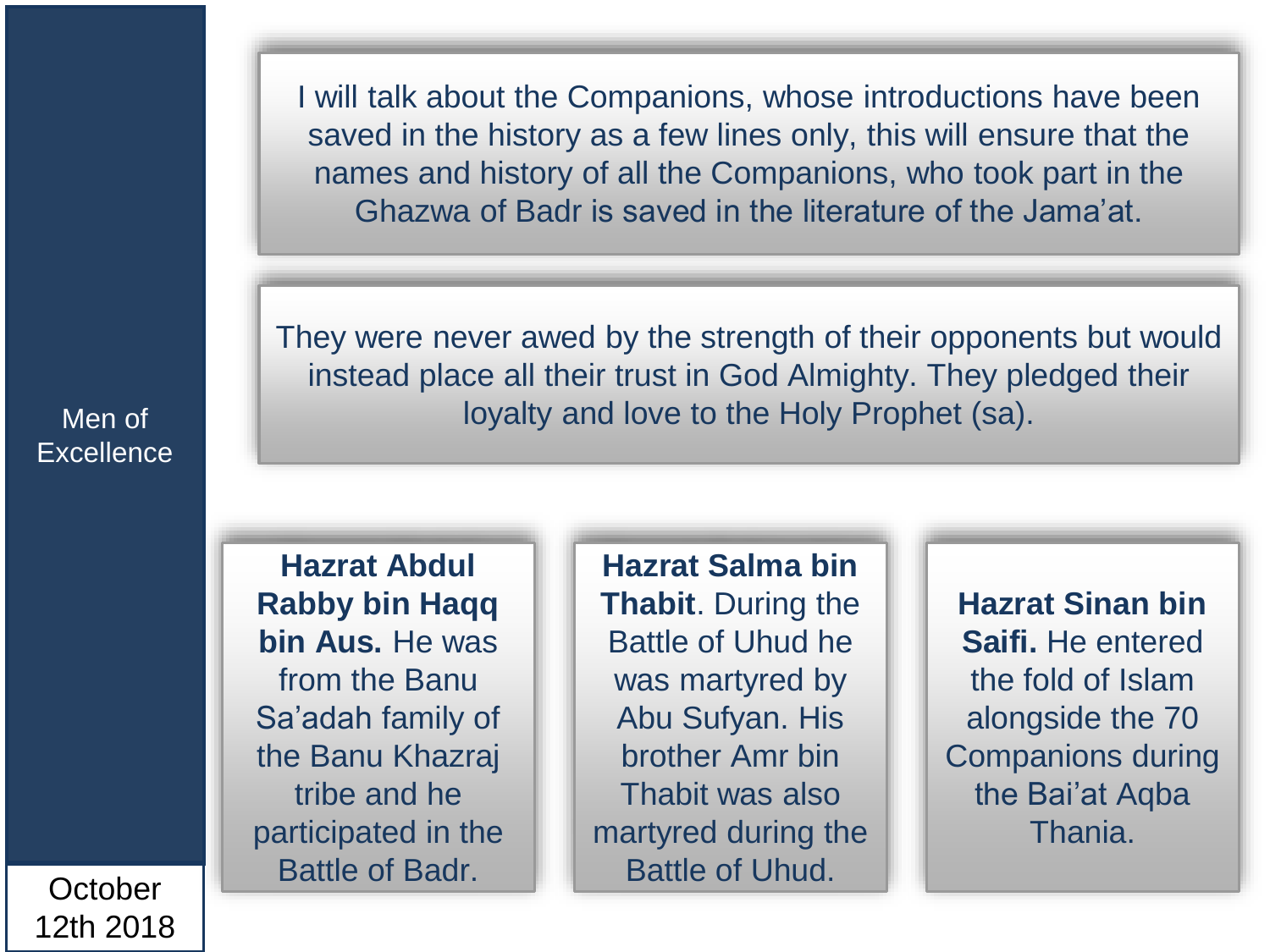Men of **Excellence**  **Hazrat Abdullah bin Abdi Manaf**. He belonged to the Banu Nu'man tribe. He participated in both the battles of Badr and Uhud.

**Hazrat Muhrij bin Amir bin Malik**. He participated in the Battle of Badr.

## **Hazrat Aiz bin Ma'is,**

who is an Ansari Companion He participated in the battle of Badr along with his brother, Hazrat Mu'adh bin Ma'is.

**Hazrat Abdullah bin Salma bin Malik Ansari**. He belonged to the Ansar tribe of Bali'

**Hazrat Mas'ud bin Khalda**. He participated in the battles of Badr and Uhud.

**Hazrat Mas'ud bin Sa'd Ansari.**  He participated in the battles of Badr and Uhud.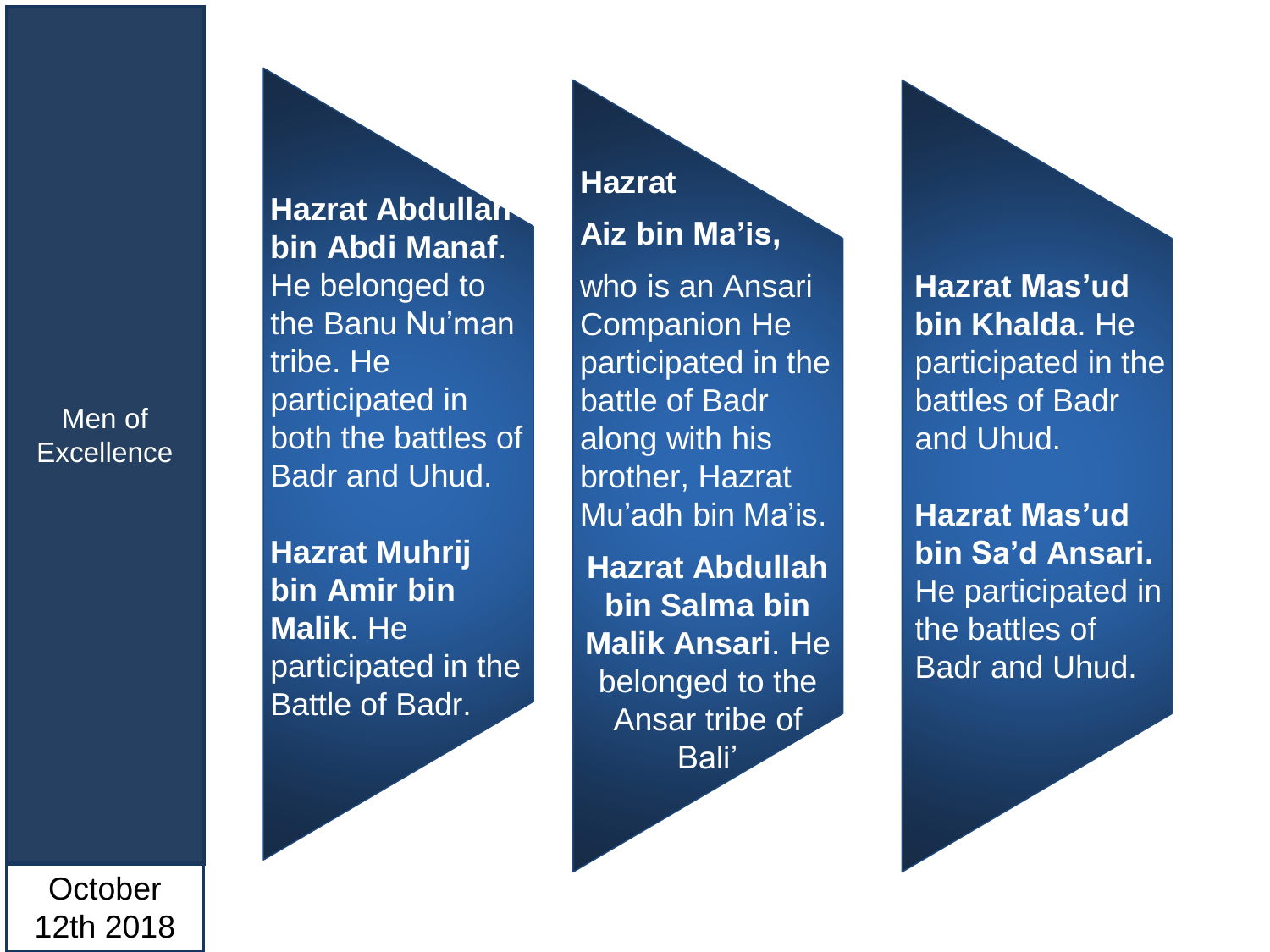**Hazrat Zaid bin Aslam**. He is also an Ansari. He participated in the battles of Badr and Uhud.

**Abdullah bin Tha'labah Al-Balawi.** He was also an Ansari.

Men of **Excellence** 

**Ab-ul-Munzir Yazid bin 'Amir**. He belonged to the Ansar tribe of Banu Sawad. Hazrat 'Amr bin Tha'labah Ansari. He belonged to the Ansar tribe of Banu 'Adi.

**Hazrat Mahhab bin Tha'labah Ansari.** He belonged to the Ansar tribe of Bali'. and participated in the battles of Badr and Uhud along with his brother, 'Abdullah bin Tha'labah.

**Hazrat Abu Khalid bin Harith bin Qais bin Khalid bin Mukhallid**. He belonged to the Ansar tribe of Banu Zuraiq.

**Hazrat Malik bin Mas'ud Ansari.** He belonged to the Ansar tribe of Banu Sa'ida.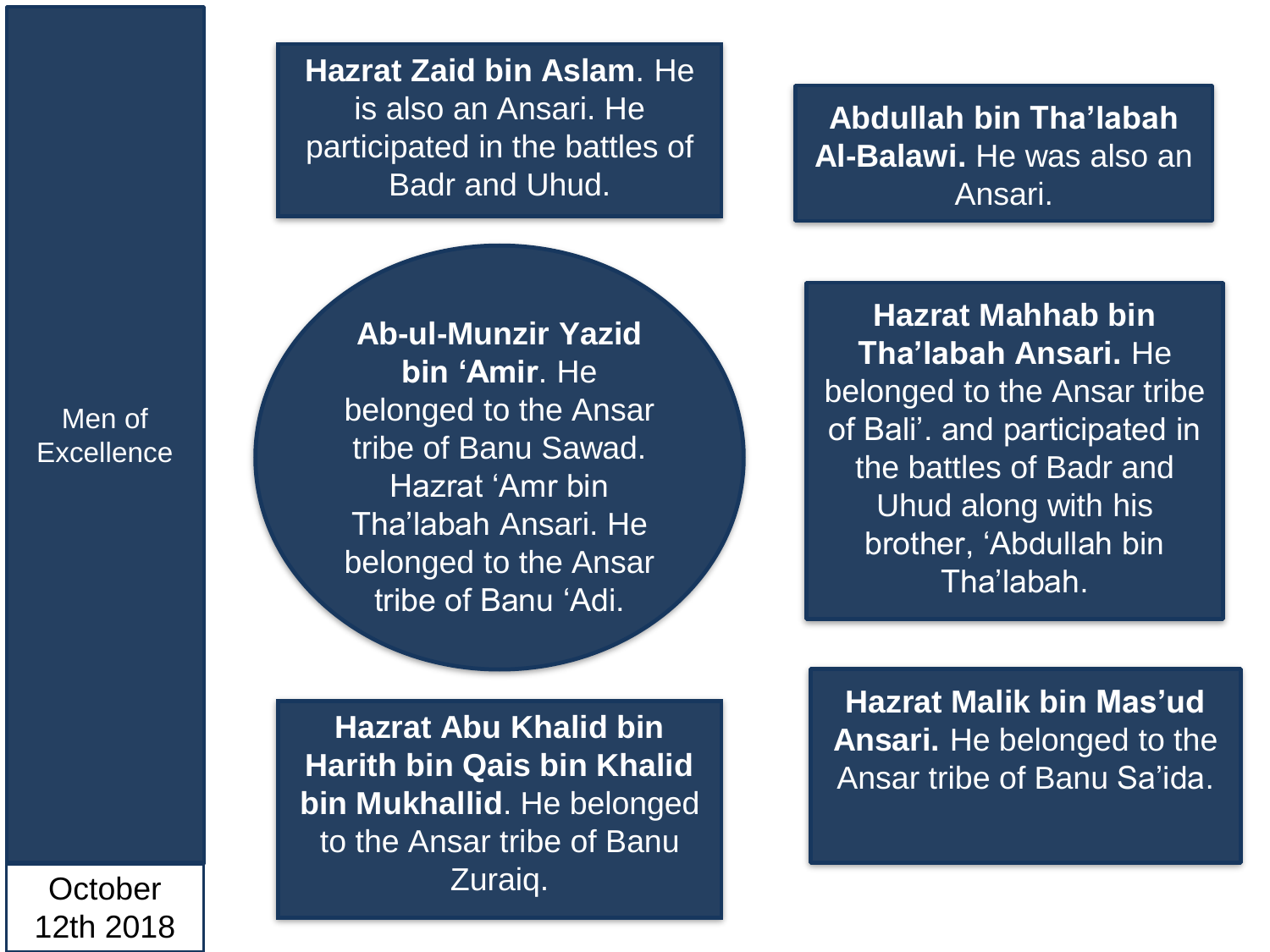**Abdullah bin Qais bin Sakhr Ansari**. He belonged to the Ansar tribe of Banu Salma. He participated in the battles of Badr and Uhud along with his brother, Ma'bad bin Qais.

**Hazrat 'Abdullah bin 'Abs Ansari**. He participated alongside the Holy Prophet (sa) in the battle of Badr as well as all the battles that followed.

**Hazrat Mu'attib bin Qushair Ansari**. He belonged to the branch of Banu Zubai'ah of the Ansar tribe of Aus.

**Hazrat Sawad bin Razn Ansari**. He participated in the battles of Badr and Uhud.

**Hazrat Mu'attib bin 'Auf**. He participated in the second migration towards Habesha [Abyssinia].

**Hazrat Bujair bin Abi Bujair**. He participated both in the Battle of Badr and the Battle of Uhud.

Men of **Excellence**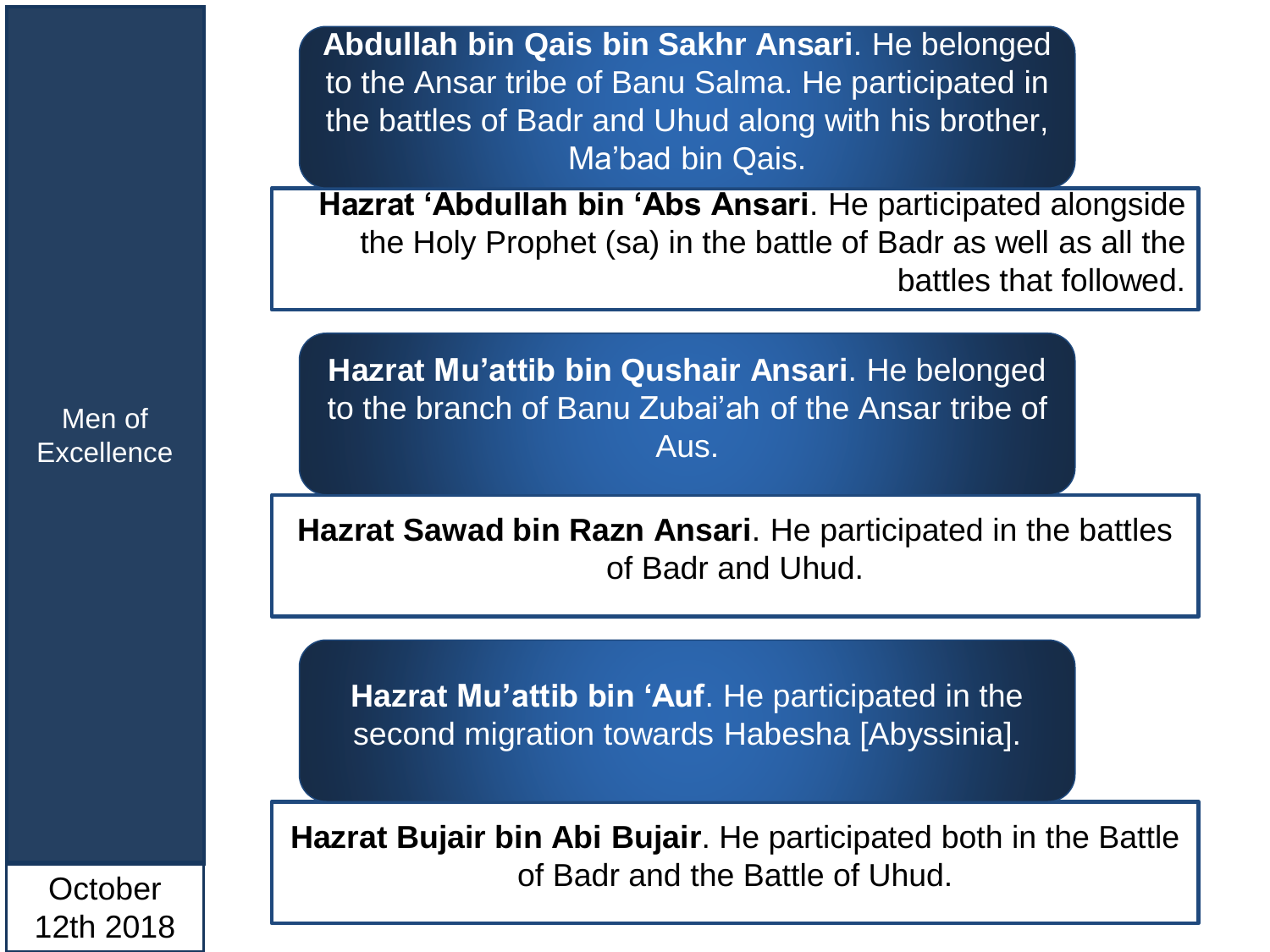### **Hazrat Amir bin Bakeer**

Men of **Excellence** 

He was from the Banu Sa'd tribe. And his brothers Hazrat Ayas bin Bakeer, Hazrat 'Aqil bin Bakeer and Hazrat Khalid bin Bakeer fought alongside him during the Battle of Badr.

**Hazrat Amr bin Suraqah bin Al-Mu'tamar**

#### **Hazrat Thabit bin Huzaal**

Hazrat Amr bin Suraqah fought in the Battles of Badr, Uhud, the Ditch and in all other battles with the Holy Prophet (sa). Hazrat Amr bin Suraqah passed away during the caliphate of Hazrat Usman (ra).

He was a Companion from the Banu Amr bin Auf branch of the Khazraj tribe. In 12AH he was martyred during the Battle of Yamama, during the caliphate of Hazrat Abu Bakr (ra).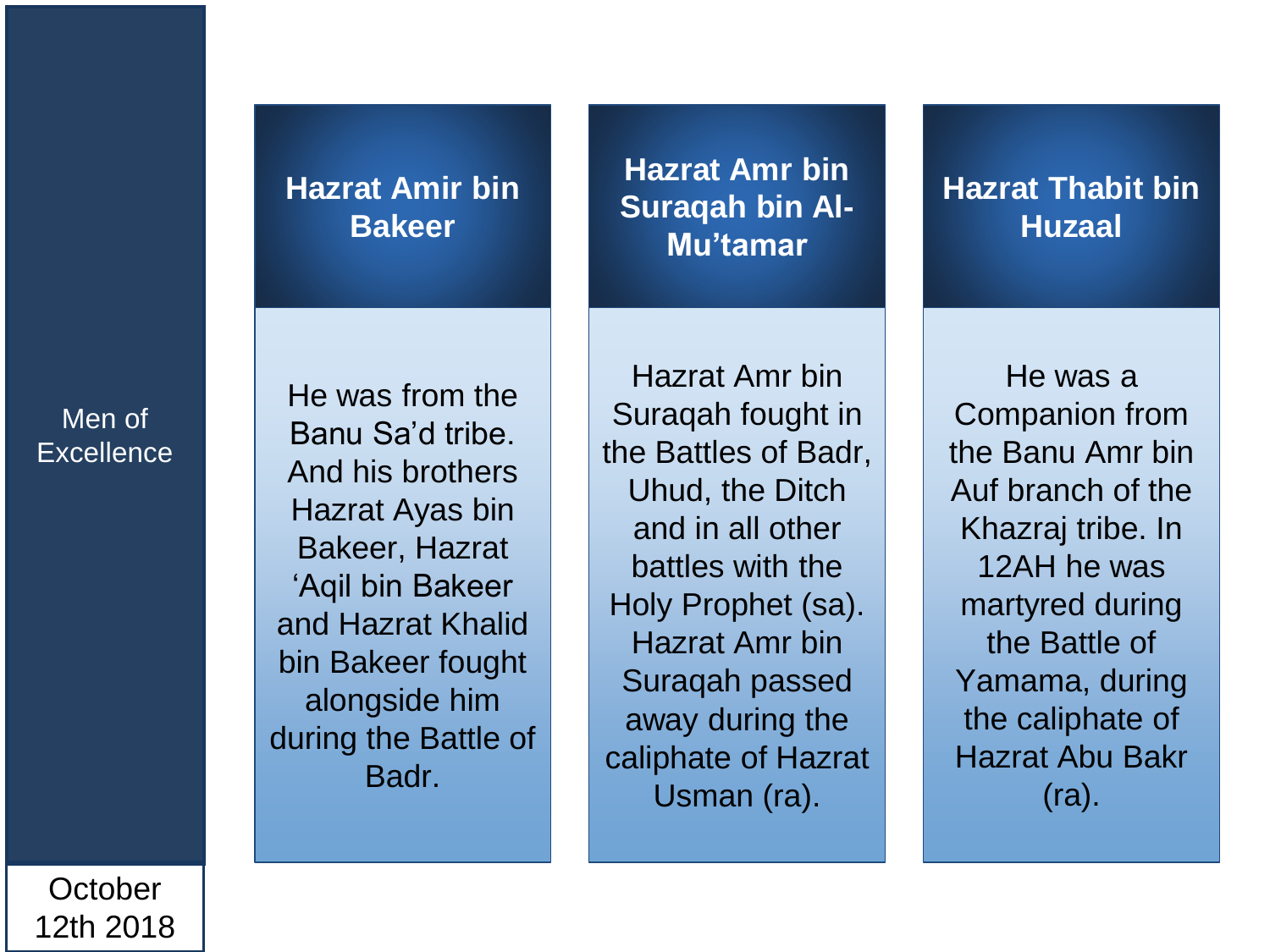Men of **Excellence** 

**October** 12th 2018 **Hazrat Subaih bin Qais.**  He was an Ansari from the Khazraj tribe. Hazrat Ubadah bin Qais was his brother.

**Hazrat Sufyan bin Nasar Ansari** was a Companion of the Holy Prophet (sa). He fought in the Battle of Badr and Uhud.

**Hazrat Wahab bin Abi Surrah**. Musa bin Uqba writes that he fought in the Battle of Badr alongside his brother Amr.

**Hazrat Khabbab bin Maula Utbah bin Ghazwan**. Hazrat Khabbab (ra) was a freed slave of Hazrat Utbah bin Ghazwan.

**Abu Maghshi Al-Ta'i**. He was amongst the first to migrate.

**Hazrat Tamim Maula Banu Ghanam Ansari**. He was the freed slave of Banu Ghanam Al-Salam and he fought in the Battle of Uhud.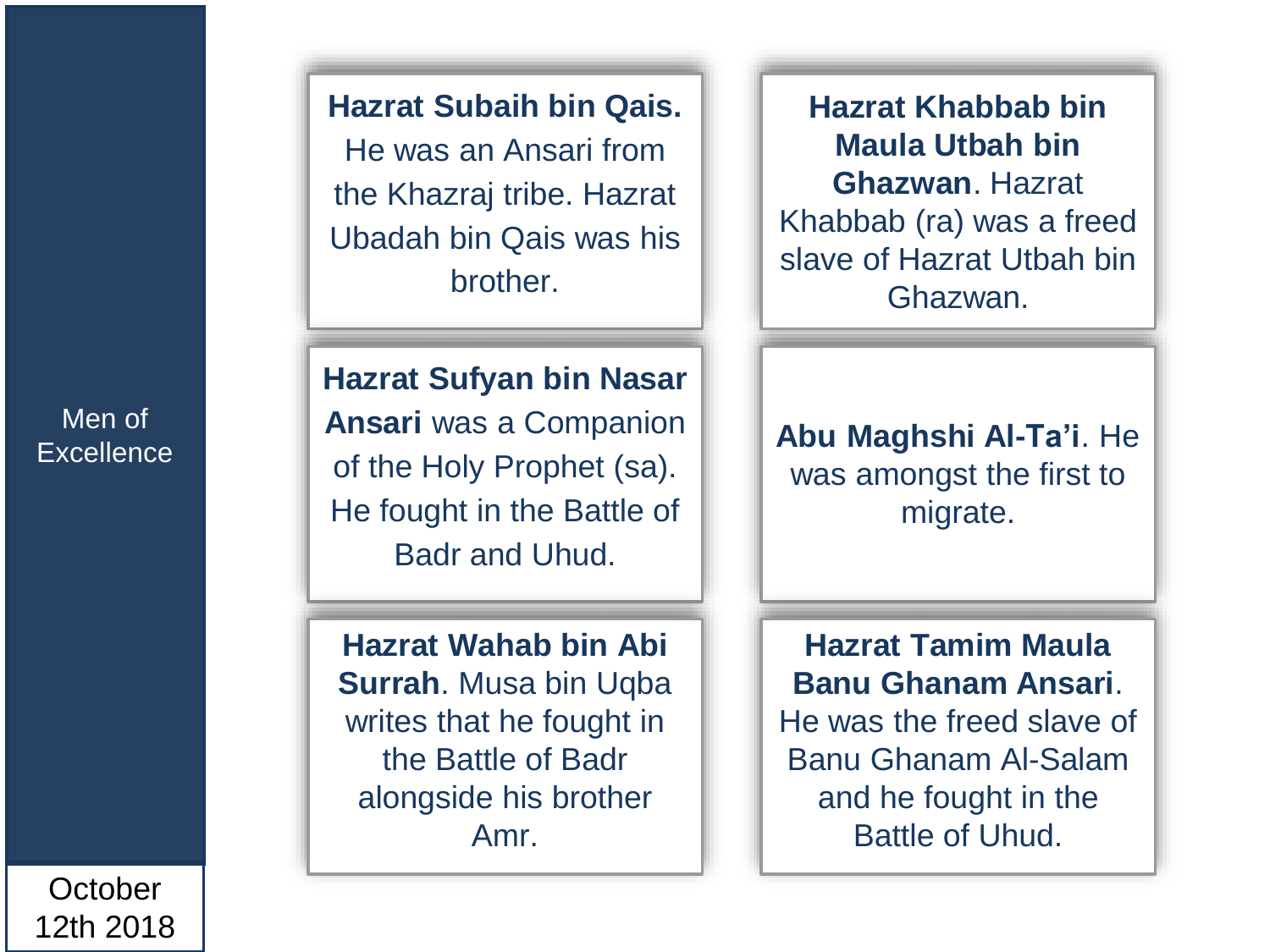**Hazrat Abul Hamraa Maula Hazrat Harith bin Afraa** participated in both the Battle of Badr and the Battle of Uhud.

**Hazrat Abu Sabrah bin Abi Ruhm**. Hazrat Abu Sabrah was the cousin of the Holy Prophet (sa).

**Hazrat Thabit bin Amr bin Zaid**.

Ibn Ishaq and Zuhri, participated in the Battle of Badr and attained martyrdom in the Battle of Uhud.

**Hazrat Abul A'war Al-Harith**. He is from the Banu Adiyy bin Najjar branch of the Ansari Khazraj tribe.

Men of **Excellence**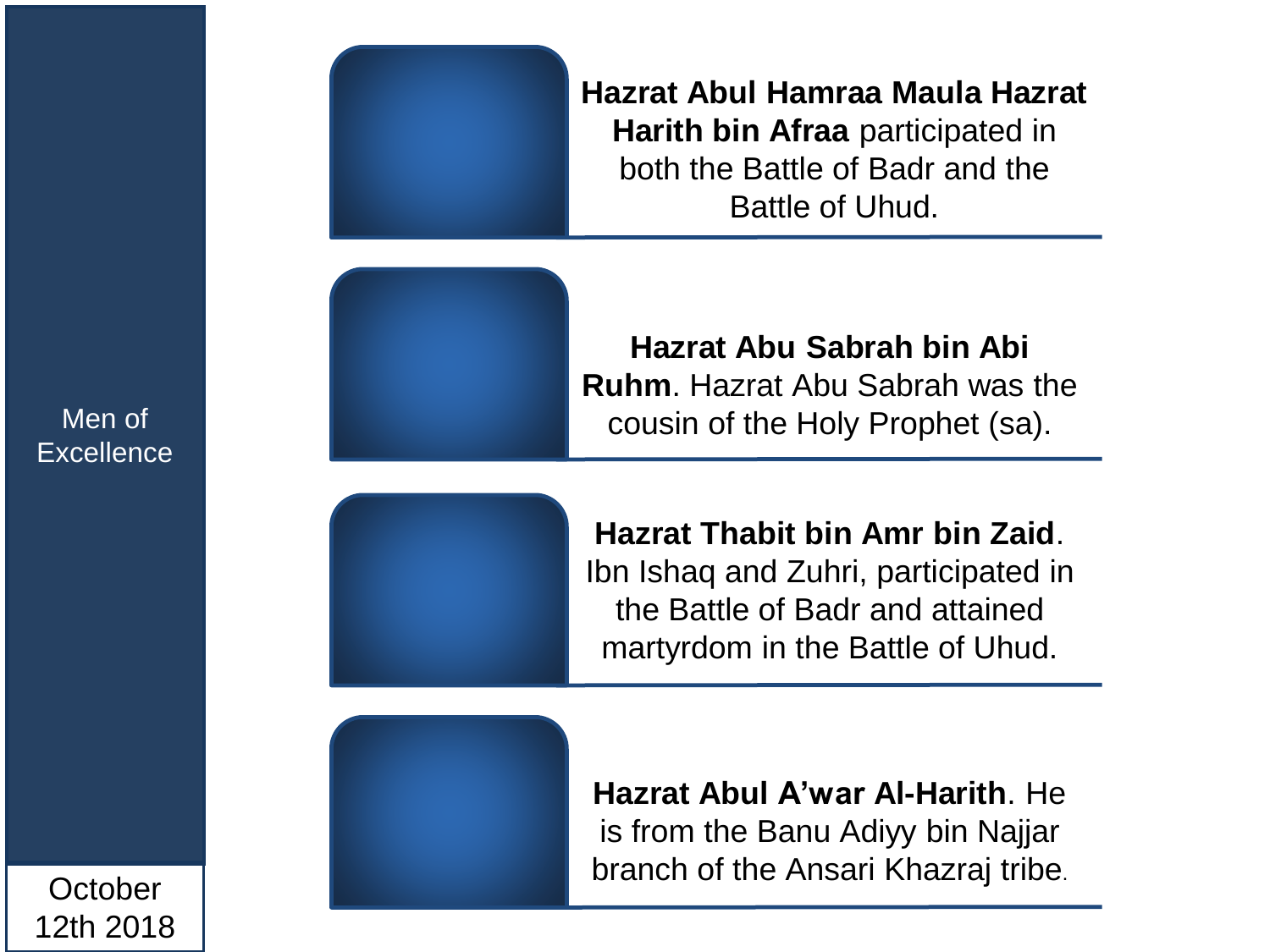**Hazrat Abas bin Amir bin Adiyy**. Hazrat Abas was among those 70 Companions who were present at the Bai'at Uqba.

**Hazrat Ayaas Bin Bukair**. His brothers Hazrat Ma'az, Hazrat Mu'awiz and Aqil were martyred in the battle of Badr.

**Hazrat Malik bin Nameela**. He participated in the battles of Badr and Uhud and was martyred in the battle of Uhud.

Men of **Excellence** 

**October** 

12th 2018

**Hazrat Anees Bin Qatadah bin Rabee'a**. Hazrat Khansa Bin Khazam was married to Hazrat Anees bin Qatadah. When he was martyred on the day Uhad, the father of Hazrat Khansa settled her Nikah to a person from the tribe of Muzaina. However, she did not like him and came to the Holy Prophet (sa). The Holy Prophet (sa) annulled the Nikkah of Hazrat Khansa. The father had her Nikkah done, but the Holy Prophet (sa) annulled the Nikkah since she was not happy with him. After this Hazrat Khansa married Hazrat Abu Lababa and through this marriage Hazrat Saib bin Abi Lababa was born. **This is an example in relation to women's rights in choosing spouses.** 

**Those who compel their daughters at times of choosing a spouse should ponder over this.**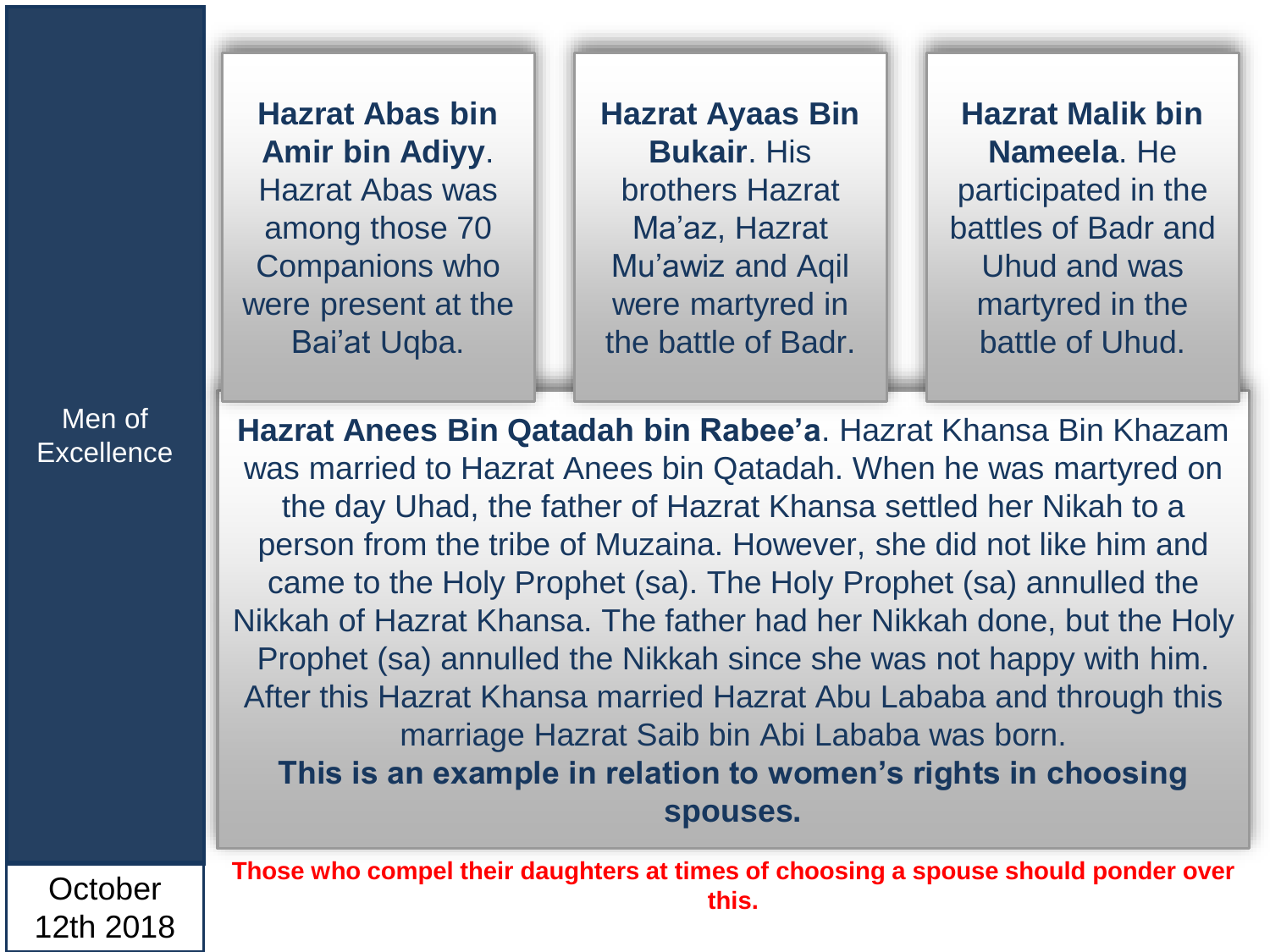**Hazrat Harith Bin Arfajah** was also a companion. He participated in the battles of Badr and Uhud.

Men of **Excellence** 

**Hazrat rafi' Bin Unjada Ansari**. He participated in battles of Badr, Uhud and the battle of the ditch.

**Hazrat Khulaida bin Qais**.

His brother's name is Khalaad and according to some historians, was also amongst the Companions who took part in the Battle of Badr .

**Hazrat Saqaf bin Amr**. He took part in the Battle of Badr along with his two brothers, whose names are Hazrat Malik bin Amr and Batlaj bin Amr.

**Hazrat Sabra bin Fatik**. Once, Hazrat Sabra bin Fatik walked past Hazrat Abu Darda and he said that the spiritual radiance of the Holy Prophet (sa) accompanies Sabra.